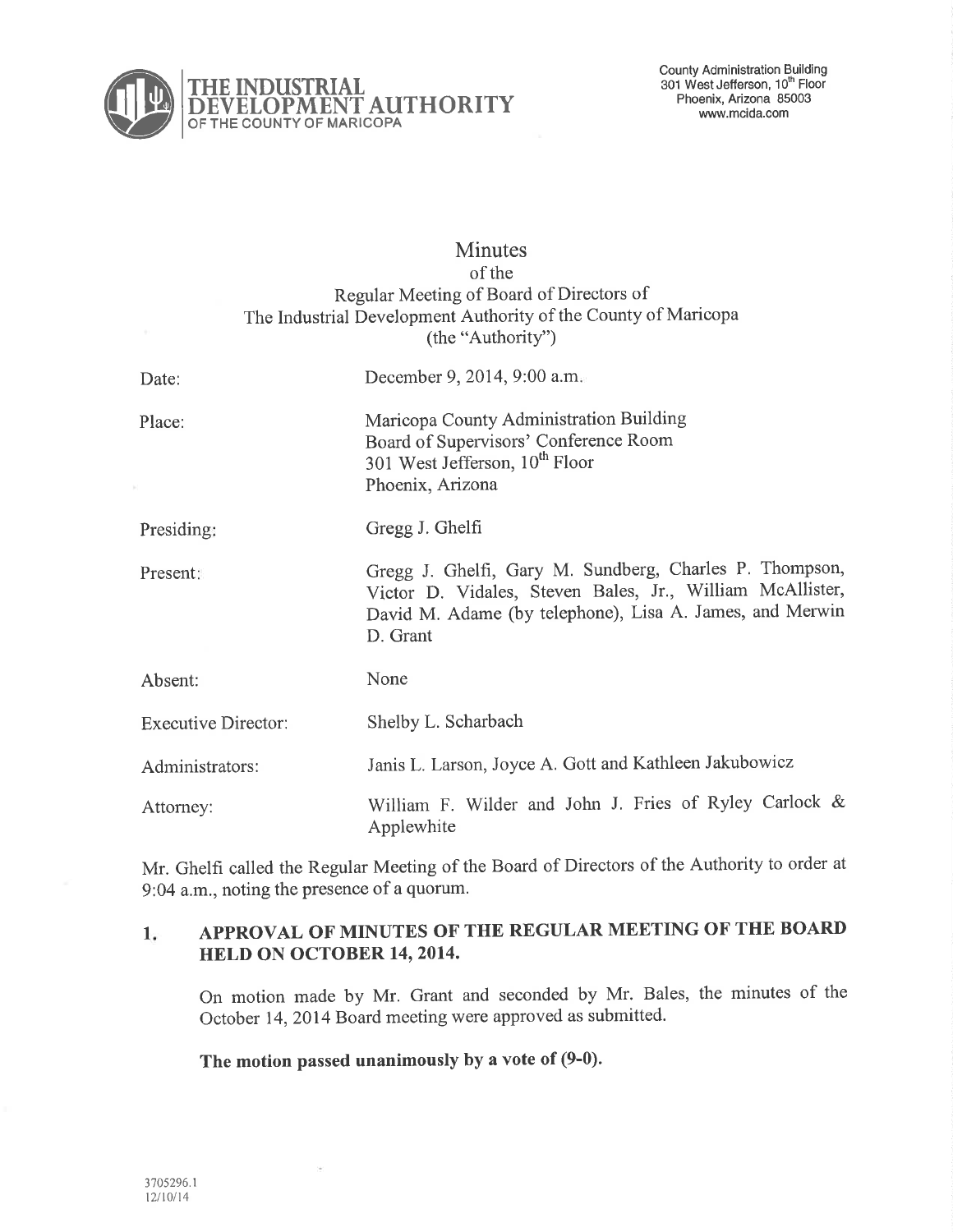#### $2.$ STATUS REPORT FROM CLIFTONLARSONALLEN REGARDING TIIE AUTHORITY'S AUDITED FINANCIAL REPORT FOR THE FISCAL YEAR ENDED JUNE 30,2014.

Ms. Scharbach introduced Jean Dietrich of CliftonlarsonAllen, the audit manager for the Authority's June 30,2014 audit.

Ms. Dietrich said the audit went well, and CliftonlarsonAllen will be issuing a clean, unmodified opinion. She explained that the focus areas of the audit were on the cash investments, notes receivable, and revenue recognition of the fee income. Ms. Dietrich said there was no fraud identified and there were no significant issues discussed with management prior to their retention as auditors. Based on their communication with management, CliftonlarsonAllen was not made aware of any consultations with other accountants, and there were no changes to the accounting policies.

The most significant estimate is the allocation for the doubtful accounts, so additional procedures are performed to ensure there is no bias by management in their estimate. Ms. Dietrich said they determined the estimate was reasonable for the year. There were no disagreements with management, and there were no significant or minor audit adjustments as a result of the audit procedures. No errors were discovered. There were also no past audit differences. There were no difficulties in dealing with management and no management letter comments that needed to be issued and no deficiencies identified.

Ms. Dietrich said she communicated with Mr. Adame as the Authority's Board representative for this audit.

Mr. Adame suggested additional comments that might be added to the Management's Discussion and Analysis letter prepared by Ms. Scharbach for future audits might include current trends and why the Authority has not done a mortgage revenue bond program in the last ó or 7 years.

Ms. Dietrich then reviewed the Authority's net position, revenue, expenses, and cash flow, along with the notes to the financial statements.

# 4. LEGISLATIVE REPORT, DISCUSSION AND ACTION AS DETERMINED.

Courtney LeVinus was present to give an update on legislative matters.

Ms. LeVinus reported there is a current \$500 million deficit in the State's budget and an estimated \$ 1 .5 billion budget deficit for fiscal years 2015 and 2016. The incoming Govemor is beginning to work on a plan for budget solutions with the support of both the House and Senate leadership.

Mr. Sundberg reported that two of the members of the Governor's transition finance team are Tom Manos and Alan Maguire.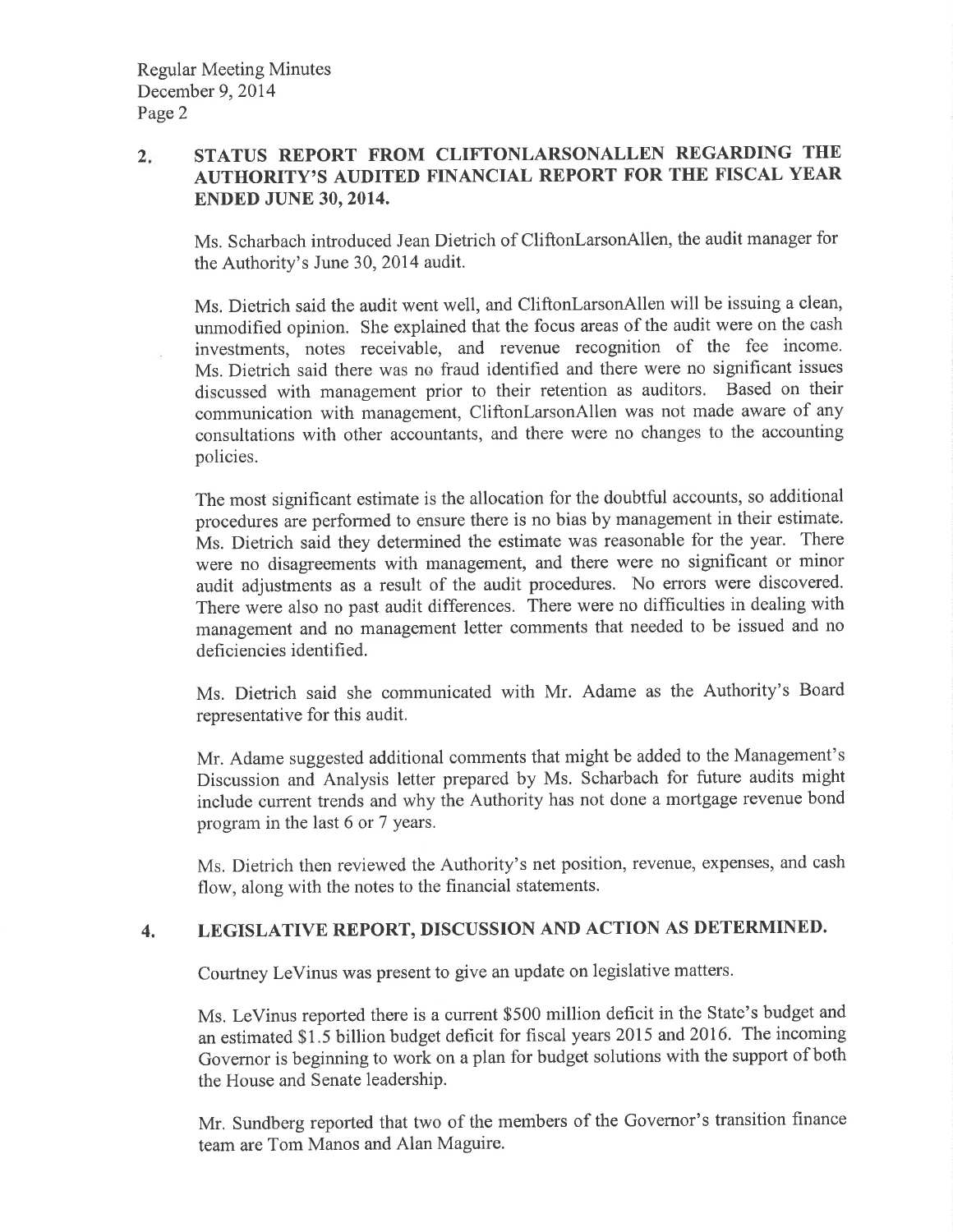Ms. LeVinus said The Industrial Development Authority of the City of Phoenix, Arizona is still considering the legislation they presented last year.

Ms. LeVinus said the affordable housing community is very interested in restoring the Affordable Housing Trust Fund; however, this may not be the time to ask the Legislature for funds. In the past the Affordable Housing Trust Fund was funded with unclaimed property, which has now been diverted to the State's General Fund.

#### $3<sub>1</sub>$ STATUS REPORT FROM THE COMMUNITY INVESTMENT COMMITTEE AND DISCUSSION AND ACTION AS DETERMINED REGARDING THE GUIDELINES FOR THE AUTHORITY'S COMMUNITY INVESTMENTS.

Mr, Sundberg made the following comments/suggestions to the draft Guidelines for the Authority's Community Investments:

- A. Section  $II(f) Mr$ . Sundberg said the Board might want to consider not requiring all reports be given on August I but spreading them out in case there are alarge number of grants. He also questioned whether the Board would follow through with requiring the grant recipients to give an update if the requirements is added to the Guidelines.
- B. Section  $III(a) Mr.$  Sundberg questioned whether the last sentence of that paragraph regarding interest rates should be included in the Guidelines.
- C. Section  $IV(a) Mr$ . Sundberg questioned who could bring a grant request to the Board.
- D. Section VII Mr. Sundberg said there should be some clarification as to when the Board will consider grants rather than just saying grants will be approved twice a year. He said the Board may also want to add some language that might say an application may be considered by a majority vote of the Board if requested at any time other than the two times a year '

Mr. Sundberg also suggested that the language stating that "incomplete applications may be rejected" be changed to incomplete applications shall be rejected."

Mr. Sundberg said he also felt the sentence in Section VII regarding the number of times an application would be reviewed by the Authority was unclear and could use clarification.

E. Mr. Sundberg requested that loans and grants be made only if approved by a majority of all of the Board Members (not a majority of the quorum present at a meeting). It was noted that if this request was to be approved in the Guidelines, then the Authority's Articles of Incorporation would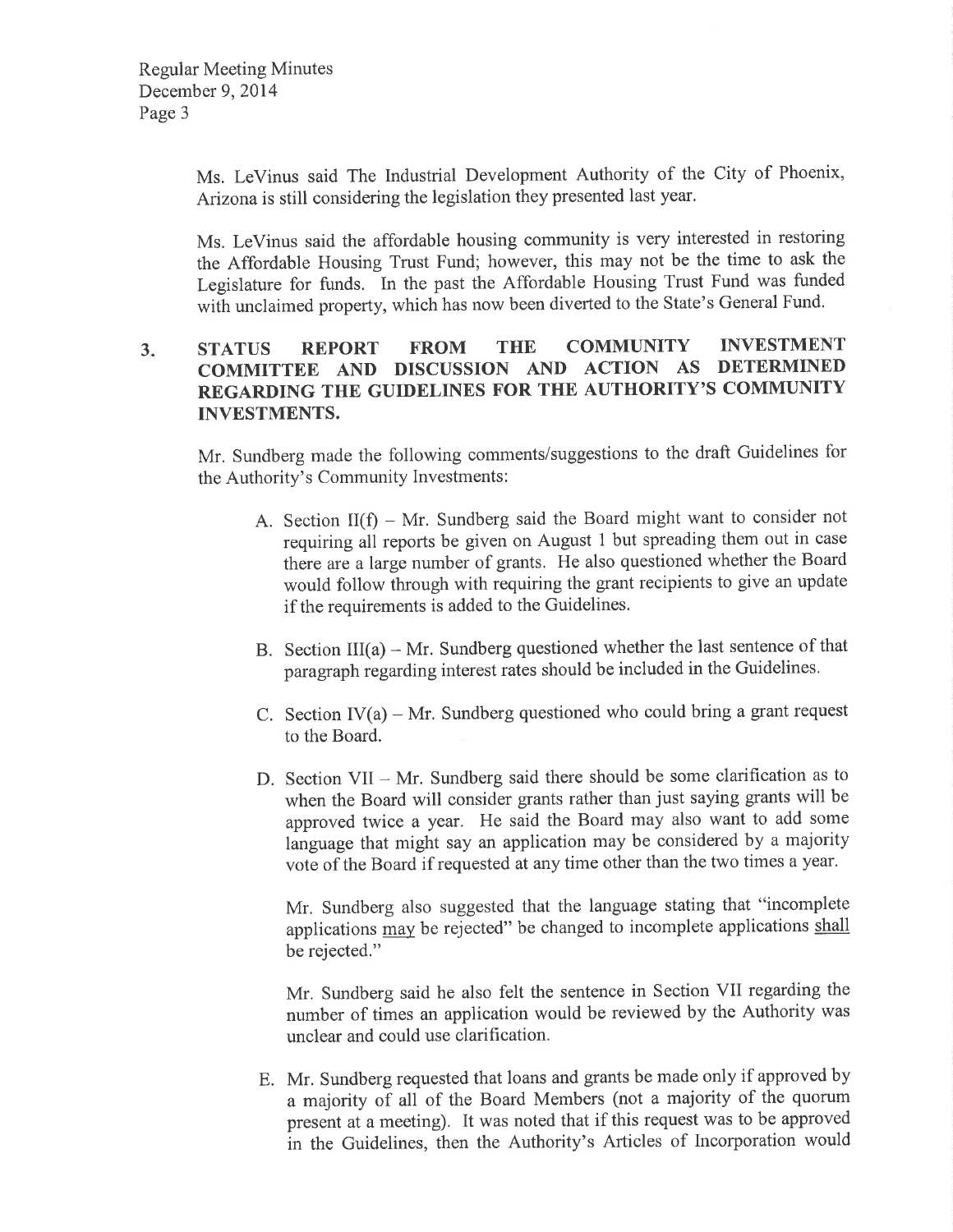Regular Meeting Minutes December 9, 2014 Page 4

> also need to be amended. Mr, Vidales said the Community Investment Committee ("CIC") will consider this request and come back to the full Board with a recommendation.

Ms. James said she felt Section V put too many limits on application funding and may need to be revised.

Mr. Ghelfi questioned Section II(a) as to the public purpose areas and requested the language be revisited.

Mr. McAllister distributed a PowerPoint presentation and reviewed the same.

Mr. McAllister explained that the CIC has narrowed down the areas that the Authority may want to consider for loans/grants with those areas being: (a) job growth/economic development, (b) affordable housing, (c) education (STEM and workforce development), and (d) veterans.

Mr. McAllister explained that members of the CIC and Ms. Scharbach have met with Jacky Alling of Arizona Community Foundation ("ACF") to help establish a program to administer grants. If the Authority enters into an agreement with ACF, the Authority would still have control of the program as far as what organization would receive the Authority's grant monies and in what areas the Authority would like to invest, i.e. job creation, affordable housing, education, veterans, etc. Mr. McAllister referred to the services that could be provided by ACF.

Mr. McAllister explained that ACF is an investment house, so the Authority would be investing its funds with ACF. The Board will need to decide if they are willing to take on that risk.

Mr. McAllister said the idea would be to use this as a pilot program for the first year and evaluate the partnership with ACF.

Ms. James questioned how the Authority would determine which requests would come directly to the Authority as compared to going directly through ACF.

There was then a discussion regarding whether all grant requests would go through the ACF or to have the Authority consider grants that may have time restrictions, and whether to use the proposed Guidelines on all grant requests that would not go through the ACF process.

Mr. Thompson suggested all grant applicants that don't go through ACF should have to go through the same process – whether they come from a Board Member or the Supervisors.

Mr. Sundberg said he would prefer to use the Authority's staff to handle grants rather than using ACF.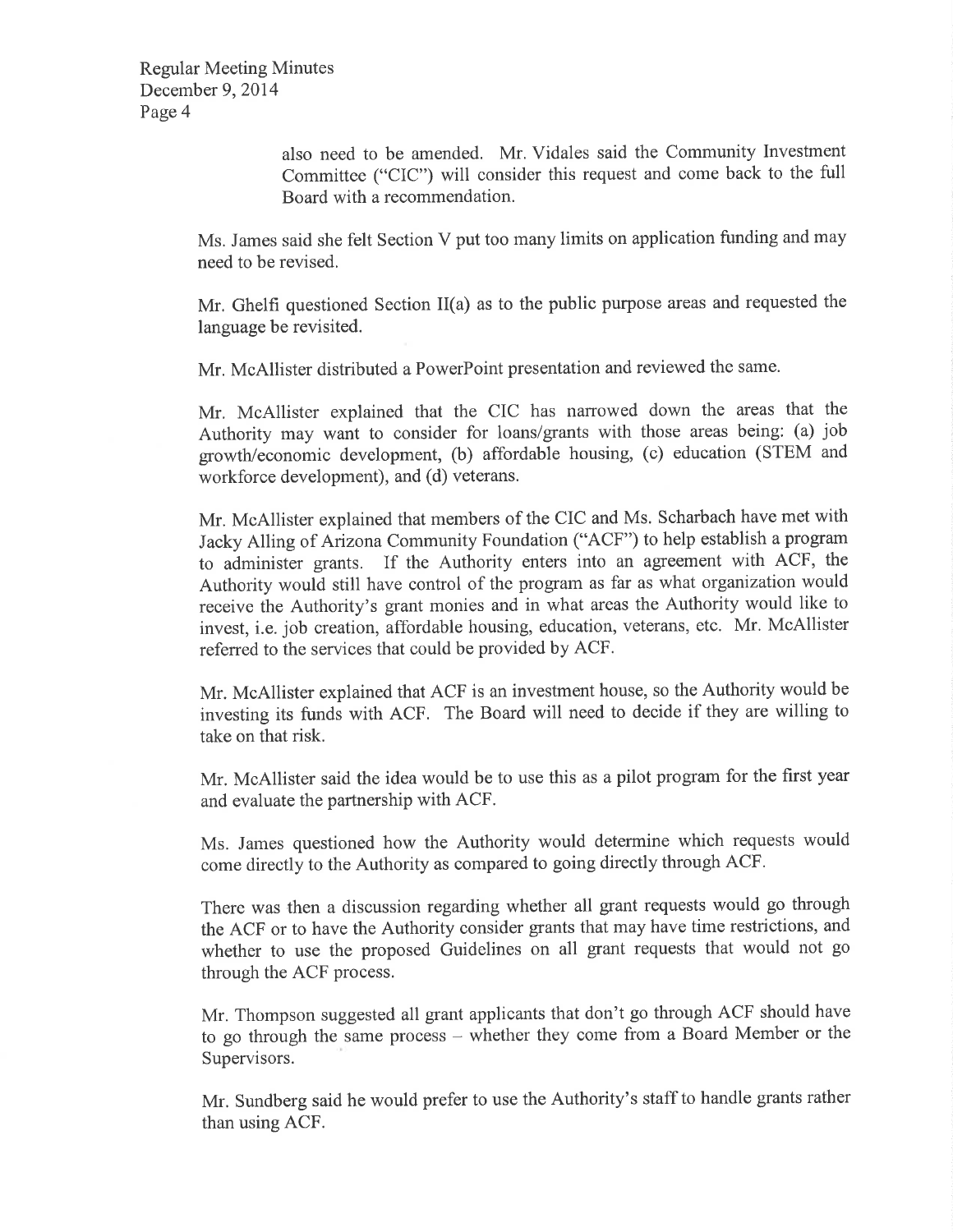Mr. Grant left the meeting at 10:30 a.m.

Mr. McAllister reviewed the fees to be charged by ACF, explaining that there will be a 1% management fee on the amount deposited into the grant fund, along with an administrative fee, which is generally less than 1%.

Mr. McAllister explained that the CIC is also attempting to put together a business development plan to be more proactive.

Mr. Vidales said the CIC has agreed to focus only on grants at this point, rather than loans, and then possibly include loans into the business development plan.

Ms. Scharbach then distributed four community investment scenarios all of which were based on a 5% growth of interest earnings and a 1% management fee. Ms. Scharbach reviewed each scenario to determine the Authority's balance sheet after a period of approximately 5.5 to 6 years.

In response to a question from Mr. McAllister regarding administering grants in house rather than using ACF, Ms. Scharbach explained that the amount that has been estimated for administrative fees by ACF (\$33,000) is less than the cost of hiring an additional staff person, and she did not feel the current staff had the time to administer a grant program. Ms. Scharbach said another benefit in using ACF is the community connections ACF has that would benefit the Authority for partnering opportunities.

Mr. McAllister said there may also be the opportunity for matching funds through ACF and its partners.

Messrs. Vidales and Adame left the meeting at I0:55 a.m.

#### 5. DISCUSSION AND ACTION AS DETERMINED REGARDING THE <sup>2012</sup> HOME IN FIVE ADVANTAGE MORTGAGE ORIGINATION PROGRAM.

Ms. Scharbach reported that as of December 9, 2014, the program has closed, or is in the process of closing, over 3,700 loans totaling over \$600,000,000. The program continues to be a great source of revenue for the Authority.

# 6. PAYMENT OF INVOICES.

Ms. Scharbach referred to the invoices previously distributed to the Board Members for the months ended October 31, 2074 and November 30, 2014, and reviewed the same.

Mr. Bales moved to approve the payment of invoices as submitted for the periods ended October 31,2014 and November 30, 2014. Ms. James seconded the motion.

# The motion passed by a vote of (6-0).